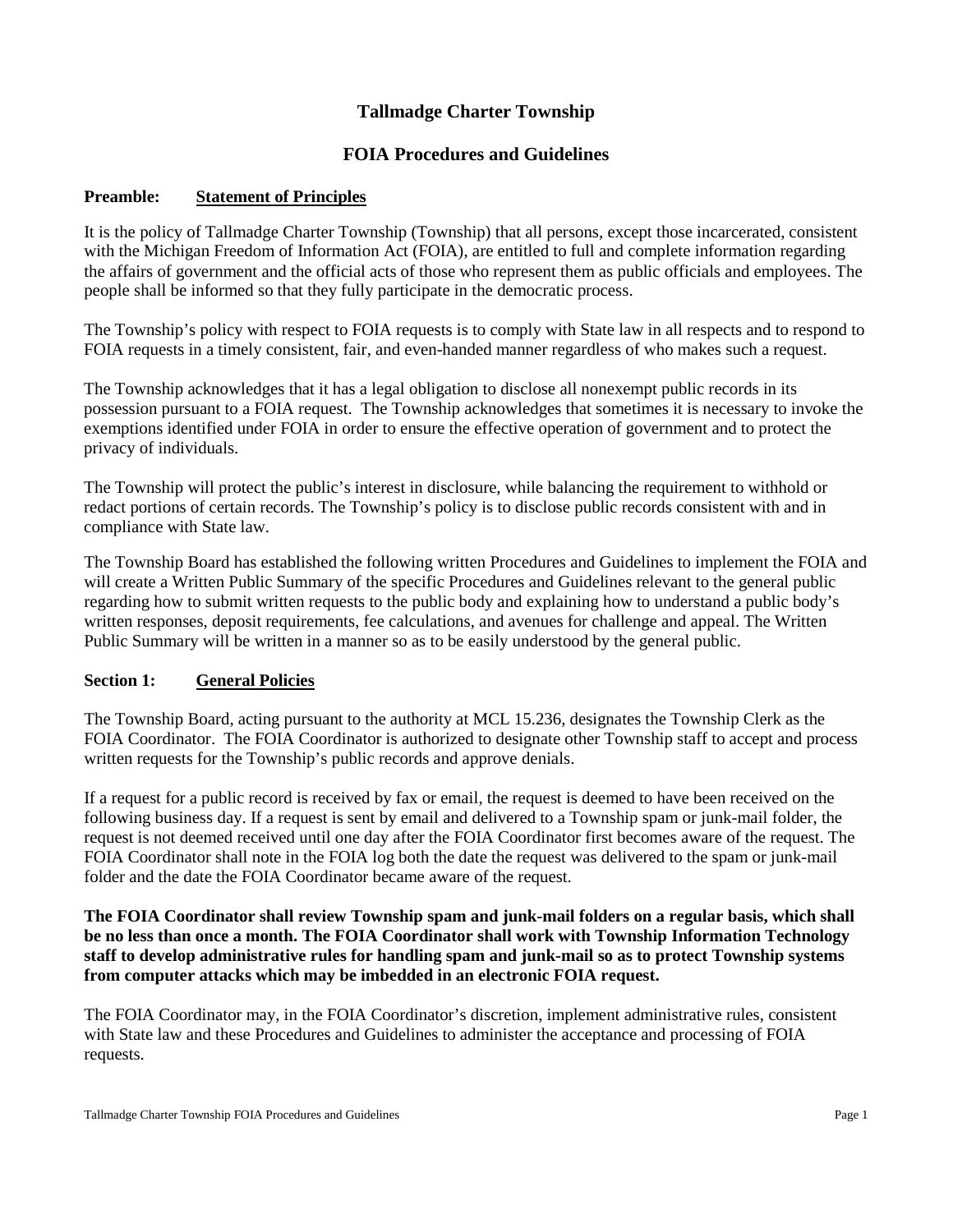The Township is not obligated to create a new public record or make a compilation or summary of information which does not already exist. Neither the FOIA Coordinator nor other Township staff are obligated to provide answers to questions contained in requests for public records or regarding the content of the records themselves. The FOIA Coordinator shall keep a copy of all written requests for public records received by the Township on file for a period of at least one year.

The Township will make this Procedures and Guidelines document and the Written Public Summary publicly available without charge. If it does not, the Township cannot require deposits or charge fees otherwise permitted under the FOIA until it is in compliance.

A copy of this Procedures and Guidelines document and the Township's Written Public Summary must be publicly available by providing free copies both in the Township's response to a written request and upon request by visitors at the Township's office.

This Procedures and Guidelines document and the Township's Written Public Summary will be maintained on the Township's website at: [www.tallmadge.com,](http://www.tallmadge.com/) so a link to those documents will be provided in lieu of providing paper copies of those documents.

### **Section 2: Requesting a Public Record**

Requests to inspect or obtain copies of public records prepared, owned, used, possessed, or retained by the Township shall be submitted in writing. No specific written form to submit a request for a public record is required. However, the FOIA Coordinator may adopt a FOIA Request Form and make it available at the Township Hall and on the Township's website for use by the public.

A request must sufficiently describe a public record so as to enable Township personnel to identify and find the requested public record.

Written requests for public records may be submitted in person or by mail to any Township office. Requests may also be submitted electronically by fax at (616) 677-6133 or email to [lcook@tallmadge.com.](mailto:lcook@tallmadge.com) To ensure a prompt response the request should contain the term "FOIA" or "FOIA REQUEST" on the first/cover page of the fax or in the subject line of the email. Upon their receipt, requests for public records shall be promptly forwarded to the FOIA Coordinator for processing.

A person may request that public records be provided on non-paper physical media, emailed or otherwise provided to the requestor in digital form in lieu of paper copies. The Township will comply with the request only if it possesses the necessary technological capability to provide records in the requested non-paper physical media format.

If a person makes a verbal, non-written request for information believed to be available on the Township's website, where practicable and to the best ability of the employee receiving the request, the person shall be informed of the pertinent website address.

A person may subscribe to future issues of public records that are created, issued, or disseminated by the Township on a regular basis. A subscription is valid for up to 6 months and may be renewed by the subscriber.

A person serving a sentence of imprisonment in a local, state, or federal correctional facility is not entitled to submit a request for a public record. The FOIA Coordinator will deny all such requests.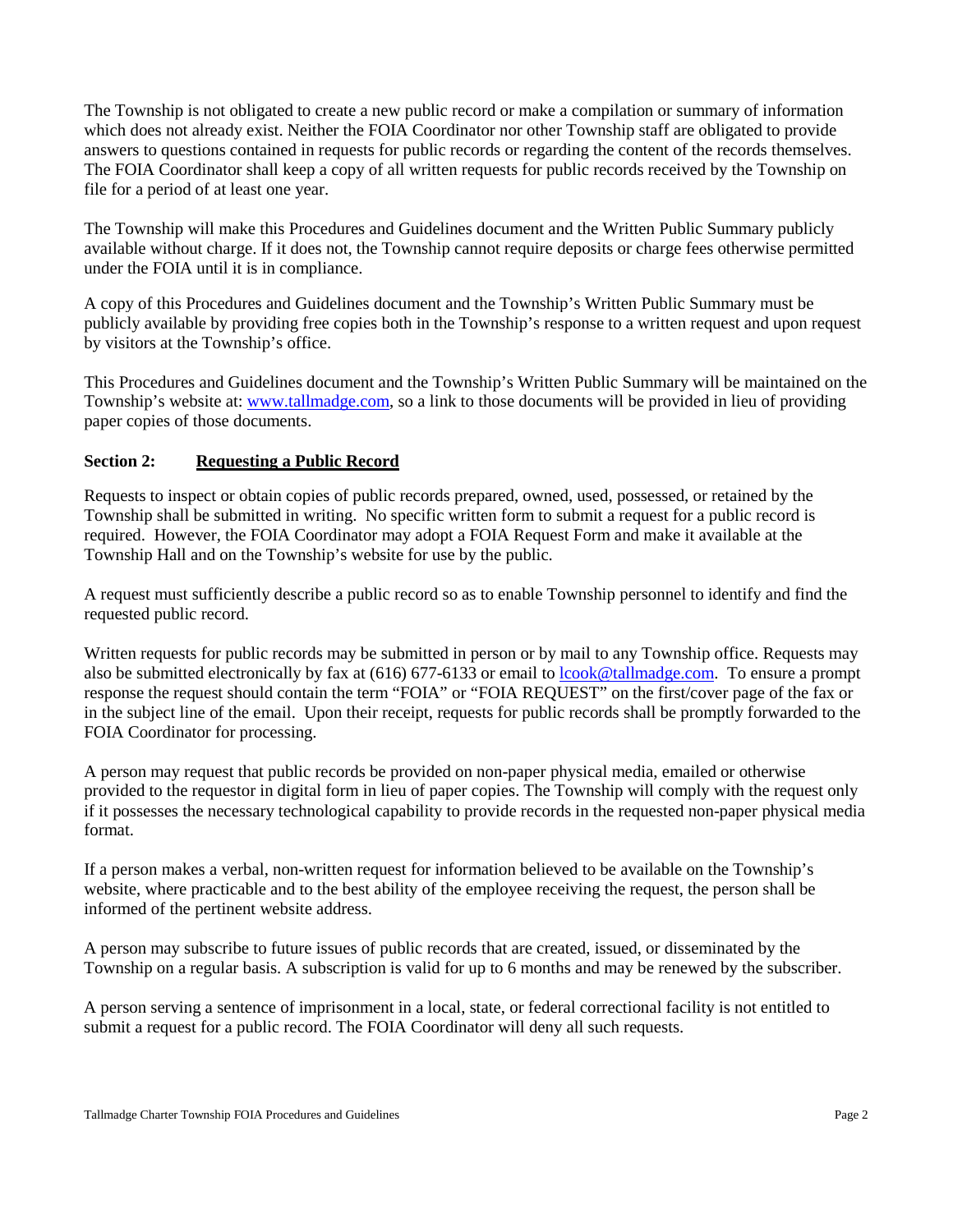### **Section 3: Processing a Request**

Unless otherwise agreed to in writing by the person making the request, the Township will issue a response within 5 business days of receipt of a FOIA request. If a request is received by fax, email or other electronic transmission, the request is deemed to have been received on the following business day.

The Township will respond to a request in one of the following ways:

- Grant the request;
- Issue a written notice denying the request;
- Grant the request in part and issue a written notice denying in part the request;
- Issue a notice indicating that due to the nature of the request the Township needs an additional 10 business days to respond for a total of no more than 15 business days (only one such extension is permitted); or
- Issue a written notice indicating that the public record requested is available at no charge on the Township's website.

#### *When a request is granted:*

If the request is granted, or granted in part, the FOIA Coordinator will require that payment be made in full for the allowable fees associated with responding to the request before the public record is made available.

The FOIA Coordinator shall provide a detailed itemization of the allowable costs incurred to process the request to the person making the request.

A copy of these Procedures and Guidelines and the Written Public Summary will be provided to the requestor free of charge with the response to a written request for public records, provided however, that because these Procedures and Guidelines and the Written Public Summary are maintained on the Township's website at: [www.tallmadge.com,](http://www.tallmadge.com/) a link to the Procedures and Guidelines and the Written Public Summary will be provided in lieu of providing paper copies of those documents.

If the cost of processing a FOIA request is \$50.00 or less, the requestor will be notified of the amount due and where the documents can be obtained.

If the cost of processing a FOIA request is expected to exceed \$50.00 based on a good-faith calculation, or if the requestor has not paid in full for a previously granted request, the Township will require a good-faith deposit pursuant to Section 4 of this policy before processing the request.

In making the request for a good-faith deposit the FOIA Coordinator shall provide the requestor with a detailed itemization of the allowable costs estimated to be incurred by the Township to process the request and also provide a best efforts estimate of a time frame it will take the Township to provide the records to the requestor. The best efforts estimate shall be nonbinding on the Township, but will be made in good faith and will strive to be reasonably accurate, given the nature of the request in the particular instance, so as to provide the requested records in a manner based on the public policy expressed by Section 1 of the FOIA.

#### *When a request is denied or denied in part:*

If the request is denied or denied in part, the FOIA Coordinator will issue a Notice of Denial, signed by the FOIA Coordinator, which shall provide in the applicable circumstance:

• An explanation as to why a requested public record is exempt from disclosure; or

Tallmadge Charter Township FOIA Procedures and Guidelines **Page 3 Page 3**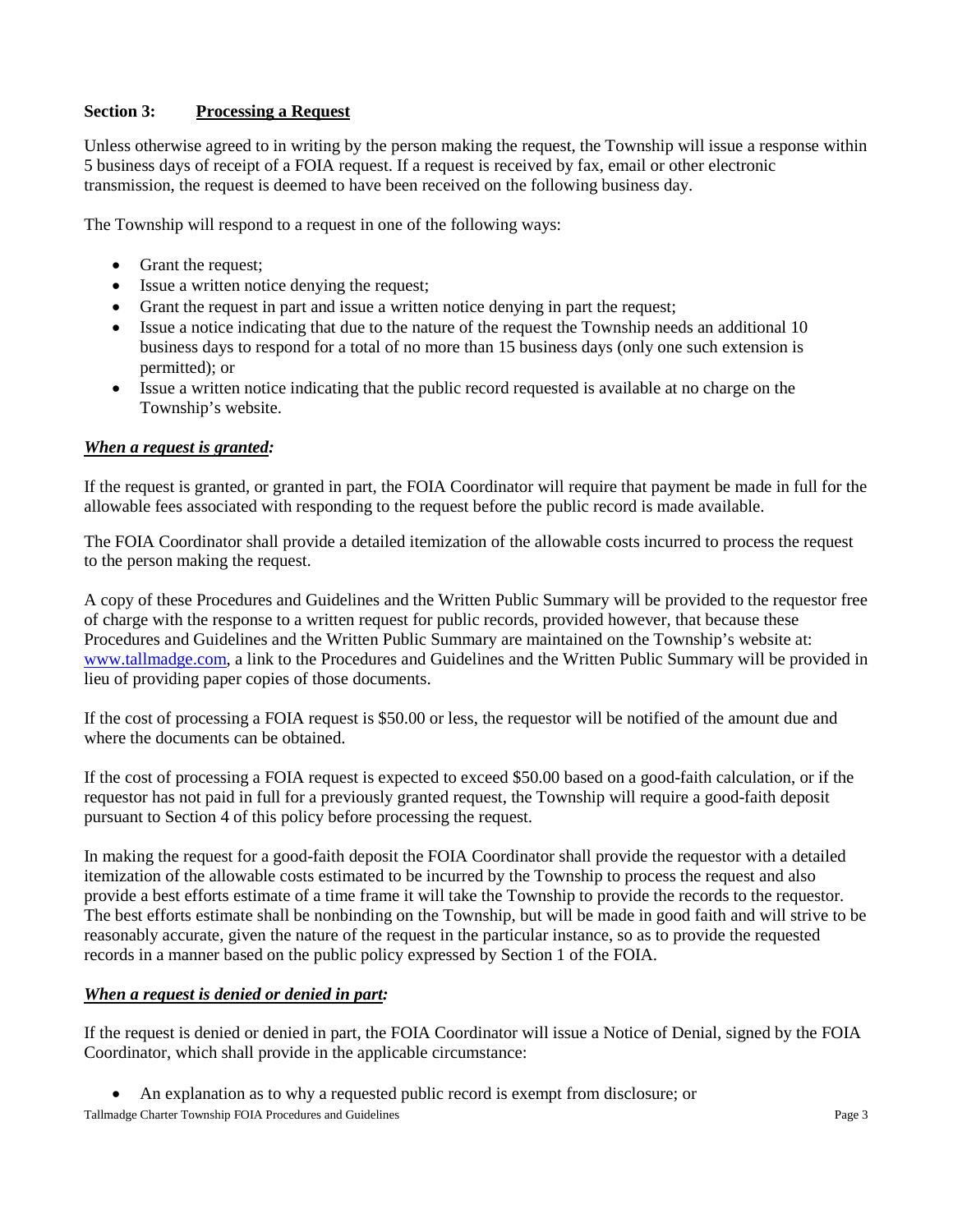- A certificate that the requested record does not exist under the name or description provided by the requestor, or another name reasonably known by the Township; or
- An explanation or description of the public record or information within a public record that is separated or deleted from the public record; and
- An explanation of the person's right to submit an appeal of the denial to either the office of the Township Supervisor or seek judicial review in the Ottawa County Circuit Court; and
- An explanation of the right to receive attorneys' fees, costs, and disbursements as well actual or compensatory damages, and punitive damages of \$1,000.00, should they prevail in Circuit Court.

If a request does not sufficiently describe a public record, the FOIA Coordinator may, in lieu of issuing a Notice of Denial indicating that the request is deficient, seek clarification or amendment of the request by the person making the request. Any clarification or amendment will be considered a new request subject to the timelines described in this Section.

## *Requests to inspect public records:*

The Township shall provide reasonable facilities and opportunities for persons to examine and inspect public records during normal business hours. The FOIA Coordinator is authorized to promulgate rules regulating the manner in which records may be viewed so as to protect Township records from loss, alteration, mutilation, or destruction and to prevent excessive interference with normal Township operations.

#### *Requests for certified copies:*

The FOIA Coordinator shall, upon written request, furnish a certified copy of a public record at no additional cost to the person requesting the public record.

#### **Section 4: Fee Deposits**

If the fee estimate is expected to exceed \$50.00 based on a good-faith calculation, the requestor will be asked to provide a deposit not exceeding one-half of the total estimated fee.

If a request for public records is from a person who has not paid the Township in full for copies of public records made in fulfillment of a previously granted written request, the FOIA Coordinator will require a deposit of 100% of the estimated processing fee before beginning to search for a public record for any subsequent written request by that person when all of the following conditions exist:

- The final fee for the prior written request is not more than  $105\%$  of the estimated fee;
- The public records made available contained the information sought in the prior written request and remain in the Township's possession;
- The public records were made available to the individual, subject to payment, within the time frame estimated by the Township to provide the records;
- 90 days have passed since the FOIA Coordinator notified the individual in writing that the public records were available for pickup or mailing;
- The individual is unable to show proof of prior payment to the Township; and
- The FOIA Coordinator has calculated a detailed itemization that is the basis for the current written request's increased estimated fee deposit.

The FOIA Coordinator will not require an increased estimated fee deposit if any of the following apply:

The person making the request is able to show proof of prior payment in full to the Township;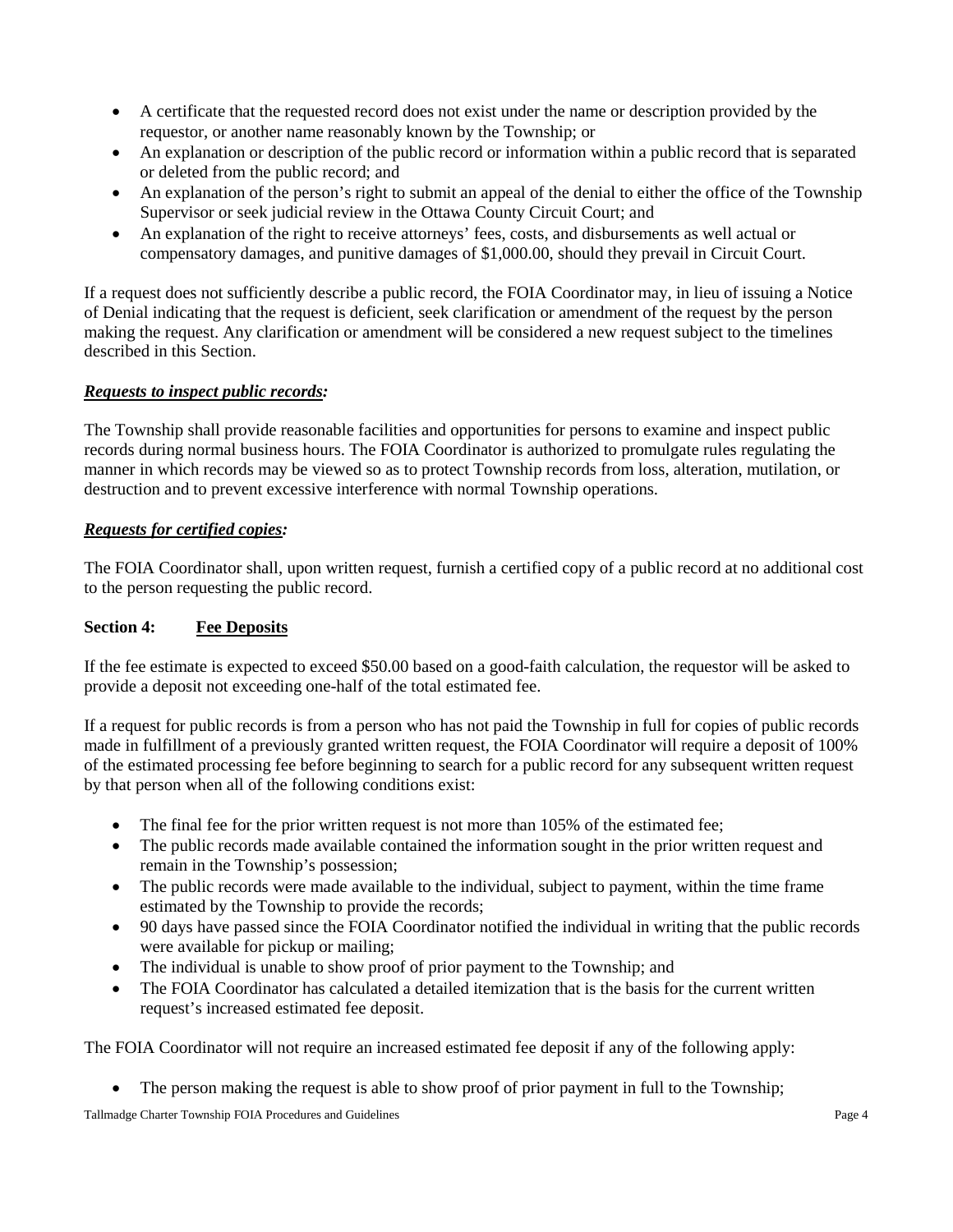- The Township is subsequently paid in full for the applicable prior written request; or
- 365 days have passed since the person made the request for which full payment was not remitted to the Township.

## **Section 5: Calculation of Fees**

A fee may be charged for the labor cost of copying/duplication.

A fee will *not* be charged for the labor cost of search, examination, review, and the deletion and separation of exempt from nonexempt information *unless* failure to charge a fee would result in unreasonably high costs to the Township because of the nature of the request in the particular instance, and the Township specifically identifies the nature of the unreasonably high costs.

Costs for the search, examination review, and deletion and separation of exempt from nonexempt information are "unreasonably high" when they are excessive and beyond the normal or usual amount for those services (Attorney General Opinion 7083 of 2001) compared to the costs of the Township's usual FOIA requests, not compared to the Township's operating budget. (*Bloch v. Davison Community Schools*, Michigan Court of Appeals, Unpublished, April 26, 2011) .

The following factors shall be used to determine an unreasonably high cost to the Township:

- Volume of the public record requested;
- Amount of time spent to search for, examine, review and separate exempt from nonexempt information in the record requested;
- Whether the public records are from more than one Township department or whether various Township offices are necessary to respond to the request;
- The available staffing to respond to the request; and
- Any other similar factors identified by the FOIA Coordinator in responding to the particular request.

The FOIA permits the Township to charge for the following costs associated with processing a request:

- Labor costs associated with copying or duplication, which includes making paper copies, making digital copies, or transferring digital public records to non-paper physical media or through the Internet;
- Labor costs associated with searching for, locating, and examining a requested public record, when failure to charge a fee will result in unreasonably high costs to the Township;
- Labor costs associated with a review of a record to separate and delete information exempt from disclosure, when failure to charge a fee will result in unreasonably high costs to the Township;
- The cost of copying or duplication, not including labor, of paper copies of public records (this may include the cost for copies of records already on the Township's website if the requestor asks for the Township to make copies);
- The cost of computer discs, computer tapes, or other digital or similar media when the requestor asks for records in non-paper physical media (this may include the cost for copies of records already on the Township's website if the requestor asks for the Township to make copies); and
- The cost to mail or send a public record to a requestor.

Labor costs will be calculated based on the following requirements:

• All labor costs will be estimated and charged in 15-minute increments, with all partial time increments rounded down (if the time involved is less than 15 minutes, there will be no charge);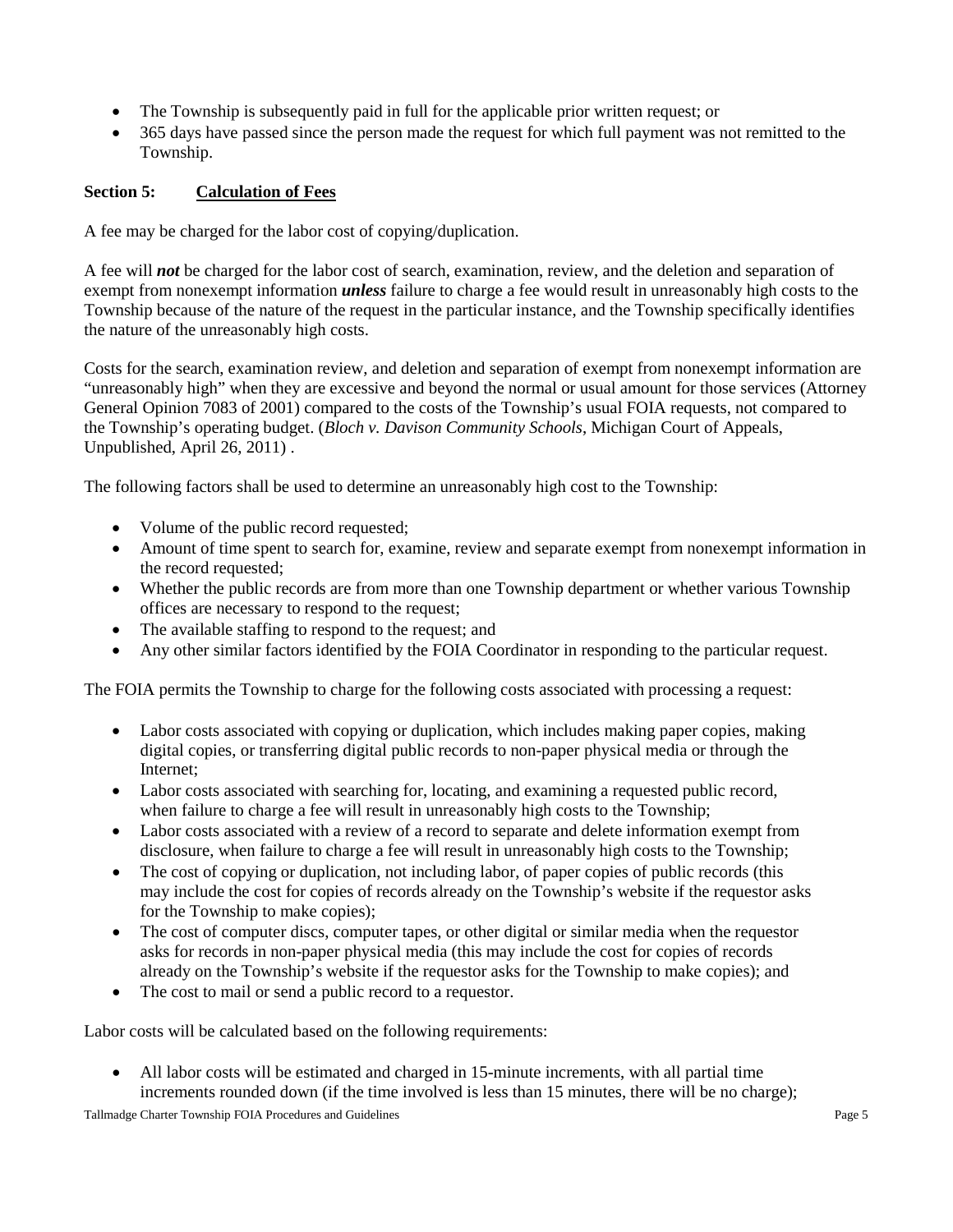- Labor costs will be charged at the hourly wage of the lowest-paid Township employee capable of doing the work in the specific fee category, regardless of who actually performs work;
- Labor costs will also include a charge to cover or partially cover the cost of fringe benefits;
- The Township may add up to 50% to the applicable labor charge amount to cover or partially cover the cost of fringe benefits, but in no case may it exceed the actual cost of fringe benefits;
- Overtime wages will not be included in labor costs unless agreed to by the requestor (overtime costs will not be used to calculate the fringe benefit cost); and
- Contracted labor costs will be charged at the hourly rate of \$48.90 (6 times the State minimum hourly wage).

The cost to provide records on non-paper physical media when so requested will be based on the following requirements:

- Computer disks, computer tapes, or other digital or similar media will be at the actual and most reasonably economical cost for the non-paper media;
- This cost will only be assessed if the Township has the technological capability necessary to provide the public record in the requested non-paper physical media format; and
- The Township will procure any non-paper media and will not accept non-paper media from the requestor in order to ensure integrity of the Township's technology infrastructure.

The cost to provide paper copies of records will be based on the following requirements:

- Paper copies of public records made on standard letter  $(8-1/2 \times 11)$  or legal  $(8-1/2 \times 14)$  sized paper will not exceed \$.10 per sheet of paper (copies for non-standard sized sheets of paper will reflect the actual cost of reproduction); and
- The Township will provide records using double-sided printing, if it is cost-saving and available.

The cost to mail records to a requestor will be based on the following requirements:

- The actual cost to mail public records using a reasonably economical and justified means;
- The Township may charge for the least expensive form of postal delivery confirmation; and
- No cost will be made for expedited shipping or insurance unless specified by the requestor.

If the FOIA Coordinator does not respond to a written request in a timely manner, the Township must:

- Reduce the labor costs by 5% for each day the Township exceeds the time permitted under FOIA up to a 50% maximum reduction, if *any* of the following applies:
	- o The Township's late response was willful and intentional;
	- o The written request conveyed a request for information within the first 250 words of the body of a letter, facsimile, email, or email attachment; or
	- o The written request included the words, characters, or abbreviations for "freedom of information," "information," "FOIA," "copy," or a recognizable misspelling of such, or legal code reference to MCL 15. 231, et seq. or 1976 Public Act 442 on the front of an envelope or in the subject line of an email, letter, or facsimile cover page; and
- Fully note the charge reduction in the Detailed Itemization of Costs Form.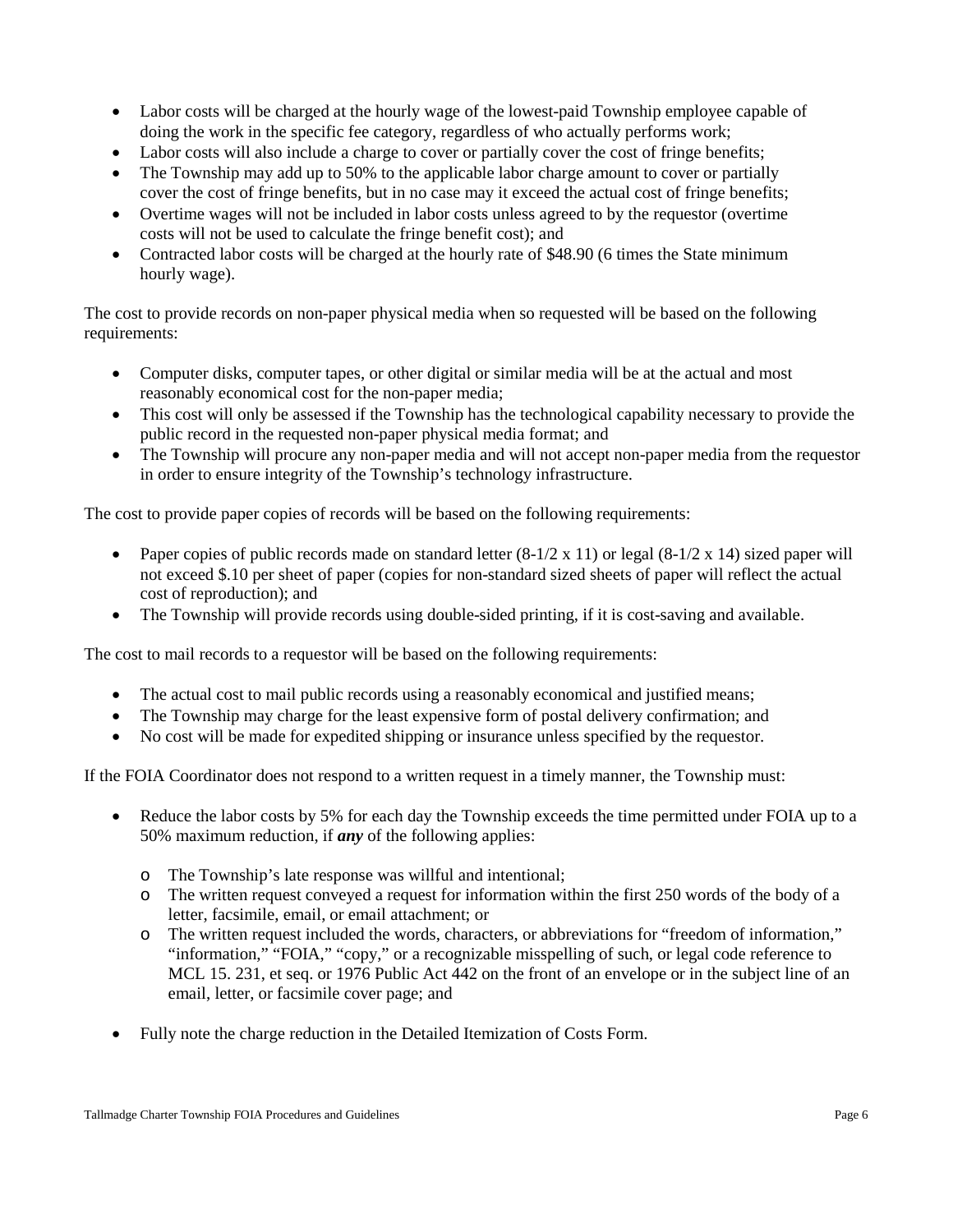### **Section 6: Waiver of Fees**

The cost of the search for and copying of a public record may be waived or reduced if in the sole judgment of the FOIA Coordinator a waiver or reduced fee is in the public interest because it can be considered as primarily benefitting the general public. The Township Board may identify specific records or types of records it deems should be made available for no charge or at a reduced cost.

#### **Section 7: Discounted Fees**

#### *Indigence*

The FOIA Coordinator will discount the first \$20.00 of the processing fee for a request if the person requesting a public record submits an affidavit stating that the person is:

- Indigent and receiving specific public assistance; or
- If not receiving public assistance, stating facts demonstrating an inability to pay because of indigence.

An individual is not eligible to receive the waiver if:

- The requestor has previously received discounted copies of public records from the Township twice during the calendar year; or
- The requestor requests information in connection with other persons who are offering or providing payment to make the request.

An affidavit is a sworn statement. The FOIA Coordinator may make a Fee Waiver Affidavit Form available for use by the public.

#### *Nonprofit organization advocating for developmentally disabled or mentally ill individuals*

The FOIA Coordinator will discount the first \$20.00 of the processing fee for a request from a nonprofit organization formally designated by the State to carry out activities under Subtitle C of the federal Developmental Disabilities Assistance and Bill of Rights Act of 2000, Public Law 106-402, and the Protection and Advocacy for Individuals With Mental Illness Act, Public Law 99-319, or their successors, if the request meets all of the following requirements:

- o Is made directly on behalf of the organization or its clients;
- o Is made for a reason wholly consistent with the mission and provisions of those laws under Section 931 of the Mental Health Code, 1974 PA 258, MCL 330.1931; and
- o Is accompanied by documentation of its designation by the State, if requested by the Township Board.

#### **Section 8: Appeal of a Denial of a Public Record**

When a requestor believes that all or a portion of a public record has not been disclosed or has been improperly exempted from disclosure, the requestor may appeal to the Township Board by filing an appeal of the denial with the office of the Township Supervisor.

The appeal must be in writing, specifically state the word "appeal," and identify the reason or reasons the requestor is seeking a reversal of the denial. The Township FOIA Appeal Form (To Appeal a Denial of Records), may be used.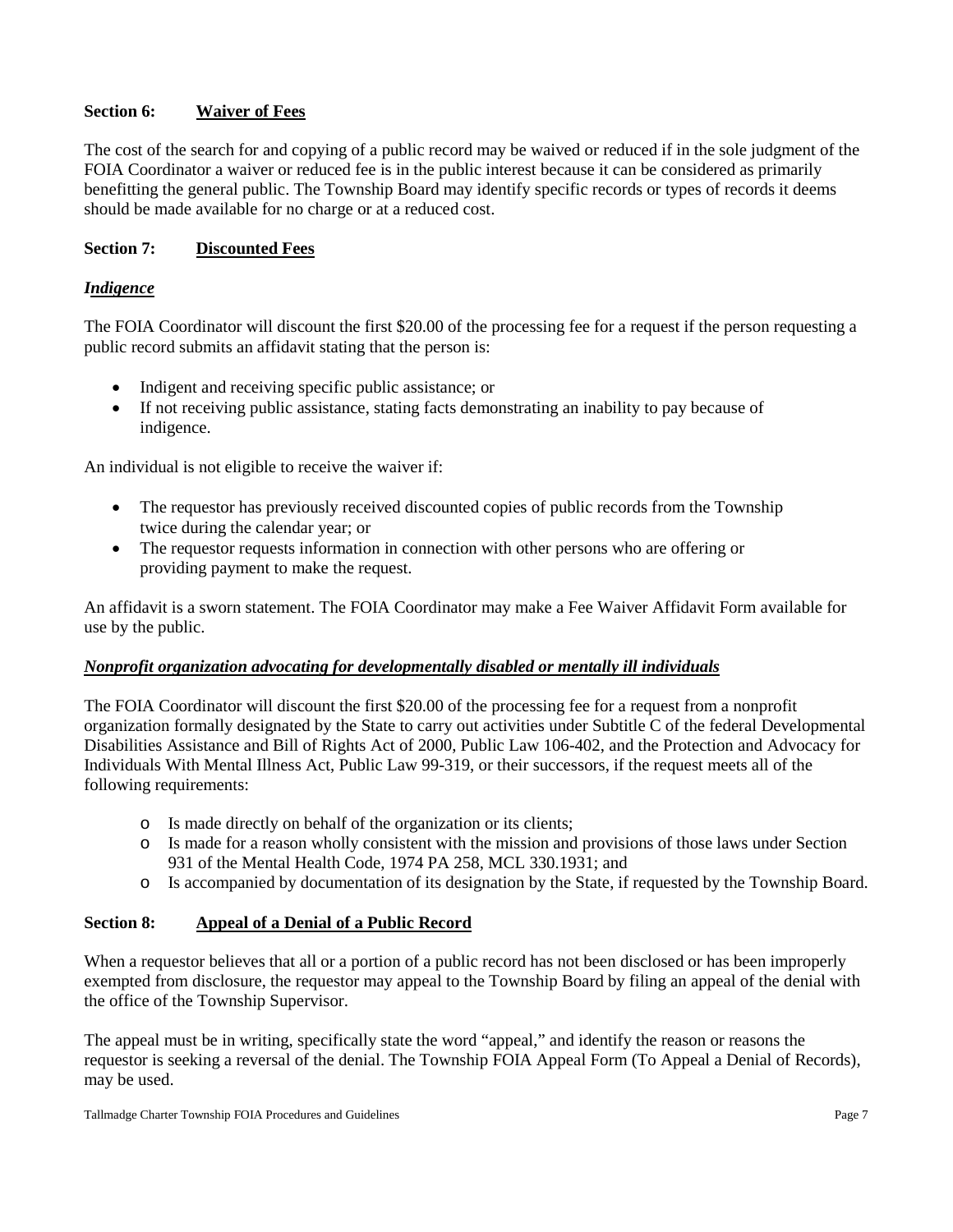The Township Board is not considered to have received a written appeal until the first regularly scheduled Township Board meeting following submission of the written appeal.

Within 10 business days of receiving the appeal the Township Board will respond in writing by:

- Reversing the disclosure denial;
- Upholding the disclosure denial;
- Reversing the disclosure denial in part and upholding the disclosure denial in part; or
- Under unusual circumstances, issuing a notice extending for not more than 10 business days the period during which the Township Board shall respond to the written appeal. The Township Board shall not issue more than 1 notice of extension for a particular written appeal.

If the Township Board fails to respond to a written appeal, or if the Township Board upholds all or a portion of the disclosure denial that is the subject of the written appeal, the requesting person may seek judicial review of the nondisclosure by commencing a civil action in Circuit Court.

Whether or not a requestor submitted an appeal of a denial to the Township Board, the requestor may file a civil action in Ottawa County Circuit Court within 180 days after the Township's final determination to deny the request.

If a court that determines a public record is not exempt from disclosure, it shall order the Township to cease withholding or to produce all or a portion of a public record wrongfully withheld, regardless of the location of the public record. Failure to comply with an order of the court may be punished as contempt of court.

If a person asserting the right to inspect, copy, or receive a copy of all or a portion of a public record prevails in such an action, the court shall award reasonable attorneys' fees, costs, and disbursements. If the person or Township prevails in part, the court may, in its discretion, award all or an appropriate portion of reasonable attorneys' fees, costs, and disbursements.

If the court determines that the Township has arbitrarily and capriciously violated the FOIA by refusal or delay in disclosing or providing copies of a public record, the court shall order the Township to pay a civil fine of \$1,000.00, which shall be deposited into the general fund of the State Treasury. The court shall award, in addition to any actual or compensatory damages, punitive damages in the amount of \$1,000.00 to the person seeking the right to inspect or receive a copy of a public record. The damages shall not be assessed against an individual, but shall be assessed against the next succeeding public body that is not an individual and that kept or maintained the public record as part of its public function.

## **Section 9: Appeal of an Excessive FOIA Processing Fee**

"Fee" means the total fee or any component of the total fee calculated under Section 4 of the FOIA, including any deposit.

If a requestor believes that the fee charged by the Township to process a FOIA request exceeds the amount permitted by State law or under this policy, the requestor must first appeal to the Township Board by submitting a written appeal for a fee reduction to the office of the Township Supervisor.

The appeal must be in writing, specifically state the word "appeal," and identify how the required fee exceeds the amount permitted. The Township FOIA Appeal Form (To Appeal an Excess Fee) may be used.

Tallmadge Charter Township FOIA Procedures and Guidelines **Page 8** and Contact Page 8 and Guidelines **Page 8** and Contact Page 8 and Contact Page 8 and Contact Page 8 and Contact Page 8 and Contact Page 8 and Contact Page The Township Board is not considered to have received a written appeal until the first regularly scheduled Township Board meeting following submission of the written appeal.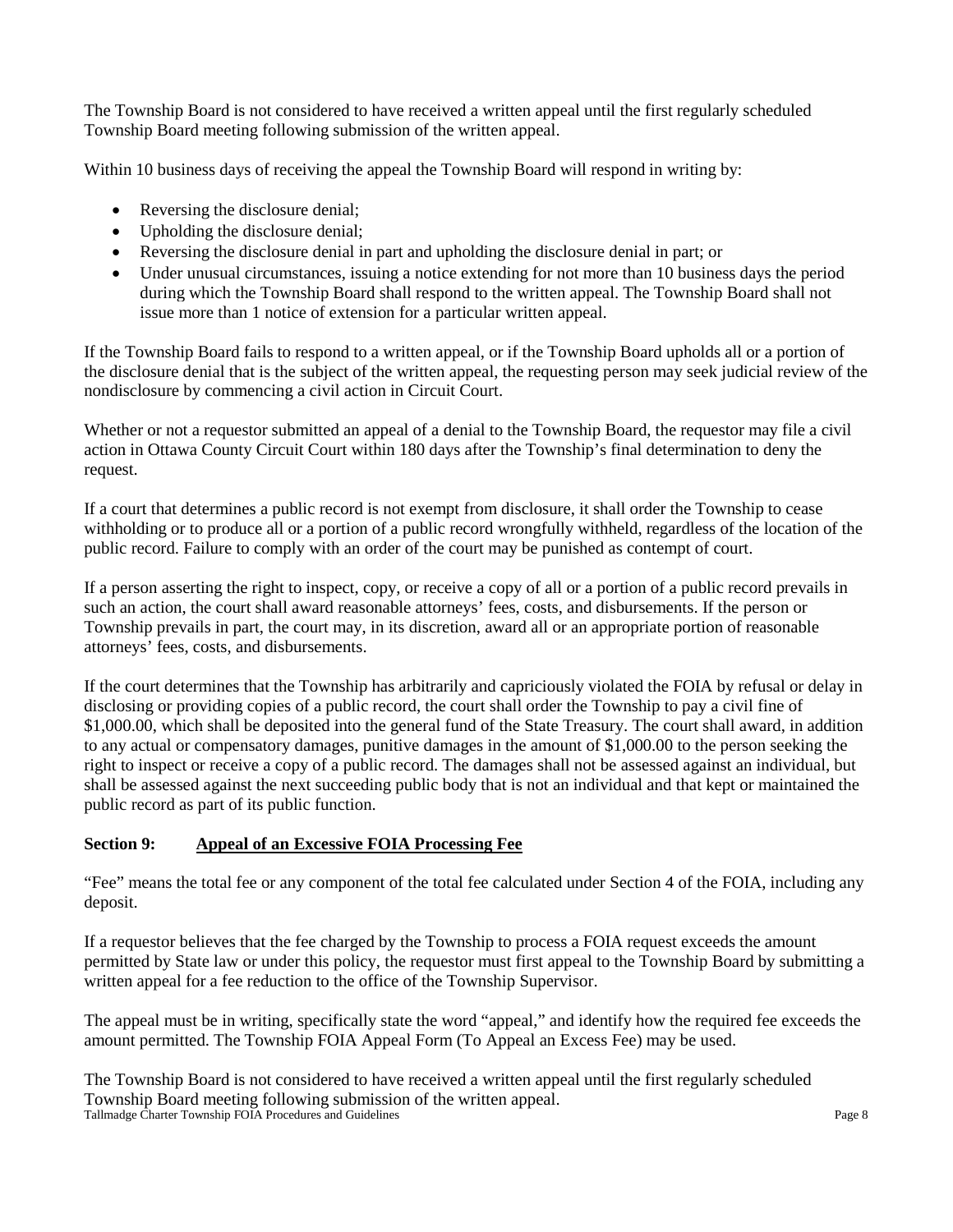Within 10 business days after receiving the appeal, the Township Board will respond in writing by:

- Waiving the fee;
- Reducing the fee and issuing a written determination indicating the specific basis that supports the remaining fee;
- Upholding the fee and issuing a written determination indicating the specific basis that supports the required fee; or
- Issuing a notice detailing the reason or reasons for extending for not more than 10 business days the period during which the Township Board will respond to the written appeal. The Township Board shall not issue more than 1 notice of extension for a particular written appeal.

Where the Township Board reduces or upholds the fee, the determination must include a certification from the Township Board that the statements in the determination are accurate and that the fee or reduced fee amount complies with its publicly available Procedures and Guidelines and Section 4 of the FOIA.

Within 45 days after receiving notice of the Township Board's determination of an appeal, the requesting person may commence a civil action in Ottawa County Circuit Court for a fee reduction.

If a civil action is commenced against the Township for an excessive fee, the Township is not obligated to complete the processing of the written request for the public record at issue until the court resolves the fee dispute.

An action shall not be filed in circuit court unless *one* of the following applies:

- The Township does not provide for appeals of fees;
- The Township Board failed to respond to a written appeal as required; or
- The Township Board issued a determination to a written appeal.

If a court determines that the Township required a fee that exceeds the amount permitted under its publicly available Procedures and Guidelines or Section 4 of the FOIA, the court shall reduce the fee to a permissible amount. Failure to comply with an order of the court may be punished as contempt of court.

If the requesting person prevails in court by receiving a reduction of 50% or more of the total fee, the court may, in its discretion, award all or an appropriate portion of reasonable attorneys' fees, costs, and disbursements. The award shall be assessed against the public body liable for damages.

If the court determines that the Township has arbitrarily and capriciously violated the FOIA by charging an excessive fee, the court shall order the Township to pay a civil fine of \$500.00, which shall be deposited in the general fund of the State Treasury. The court may also award, in addition to any actual or compensatory damages, punitive damages in the amount of \$500.00 to the person seeking the fee reduction. The fine and any damages shall not be assessed against an individual, but shall be assessed against the next succeeding public body that is not an individual and that kept or maintained the public record as part of its public function.

## **Section 10: Conflict with Prior FOIA Policies and Procedures; Effective Date**

To the extent that these Procedures and Guidelines conflict with previous FOIA policies promulgated by Township Board or the Township Administration, these Procedures and Guidelines are controlling. To the extent that any administrative rule promulgated by the FOIA Coordinator subsequent to the adoption of this resolution is